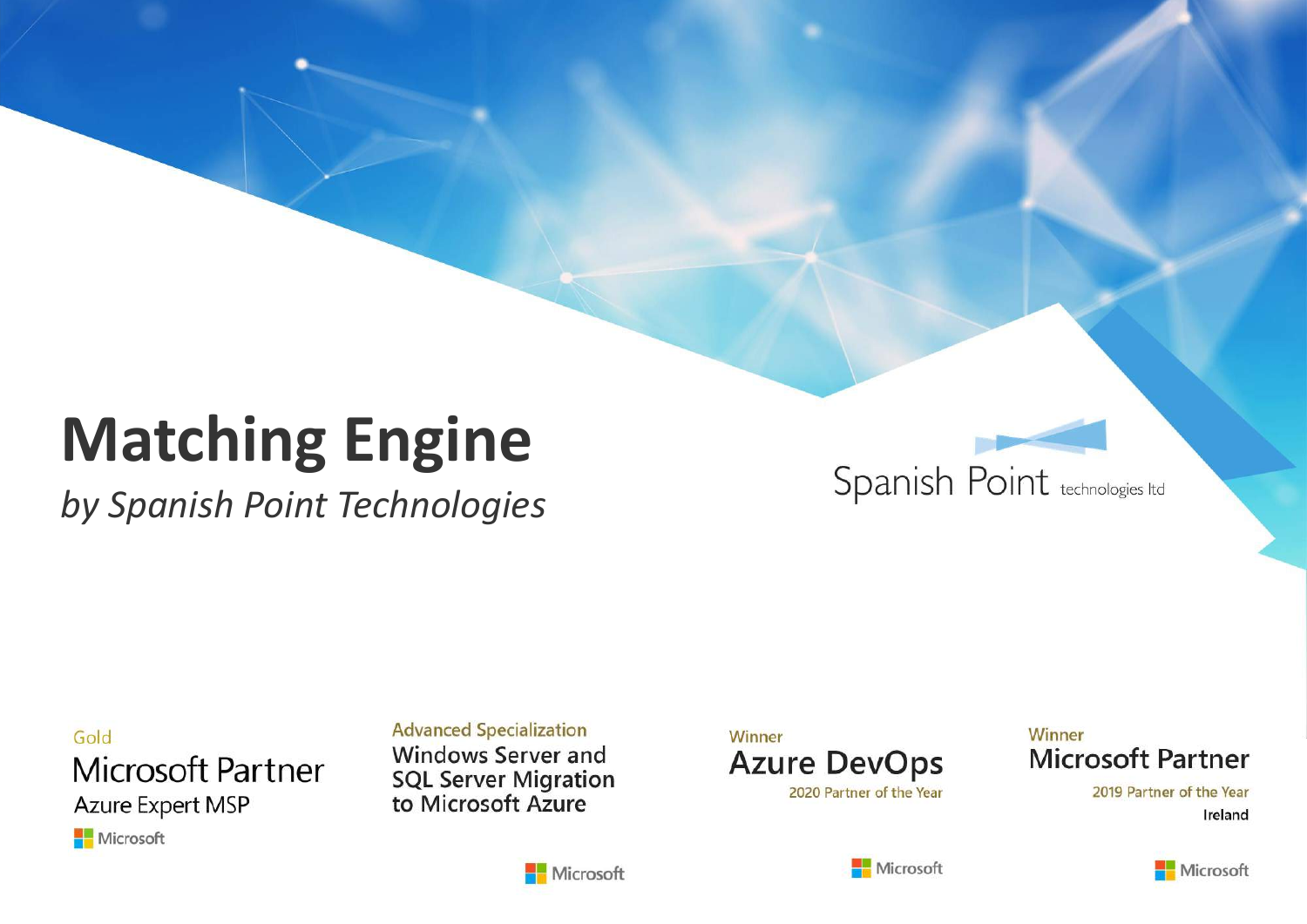# **Matching Engine**

The Spanish Point **Matching Engine** identifies music that has been streamed on digital and traditional services so artists get paid.

Built on modern cloud technologies and including innovative algorithms it matches streaming music log files at a fraction of the cost and at multiple times the performance of legacy systems. It gives you the confidence to tackle streaming data with higher accuracy and operational costs that you control.

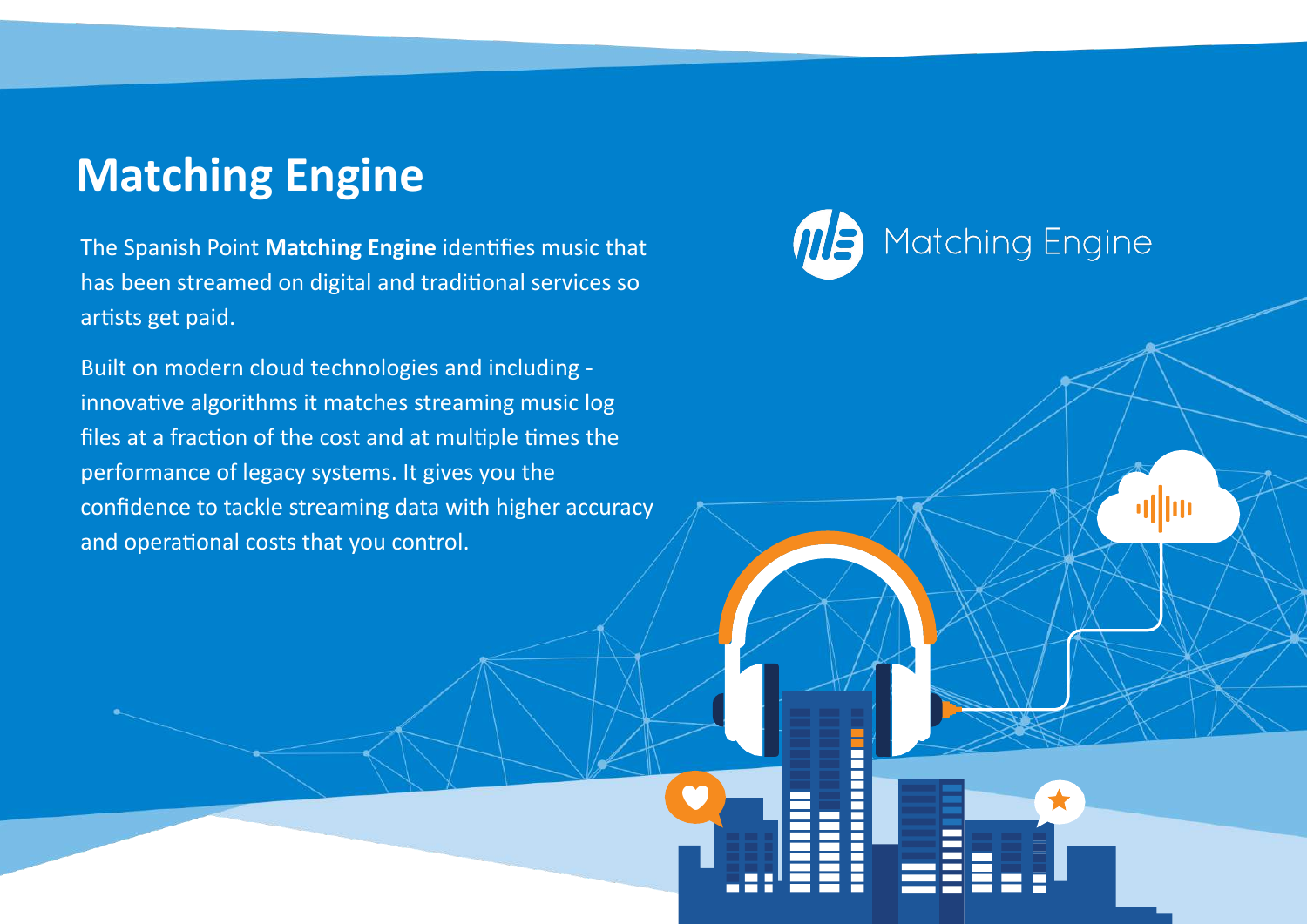



#### **The Matching Engine Modules**

Currently, our SaaS based solution for copyright management organisations, Matching Engine, has four core modules: **Matching, Repertoire Management, Modern Ingestion and Usage Module**. These modules have been successful and have enabled us to further expand our business internationally.

The home page which displays 4 modules with direct links to databases, and functionalities within the Matching Engine:

- **Settings** Matching and Validation.
- **Repertoire**  Works, Agreements, IP's, Products and Workflows.
- **Modern Ingestion**  Data Ingestion.
- **Usage** Maintenance.

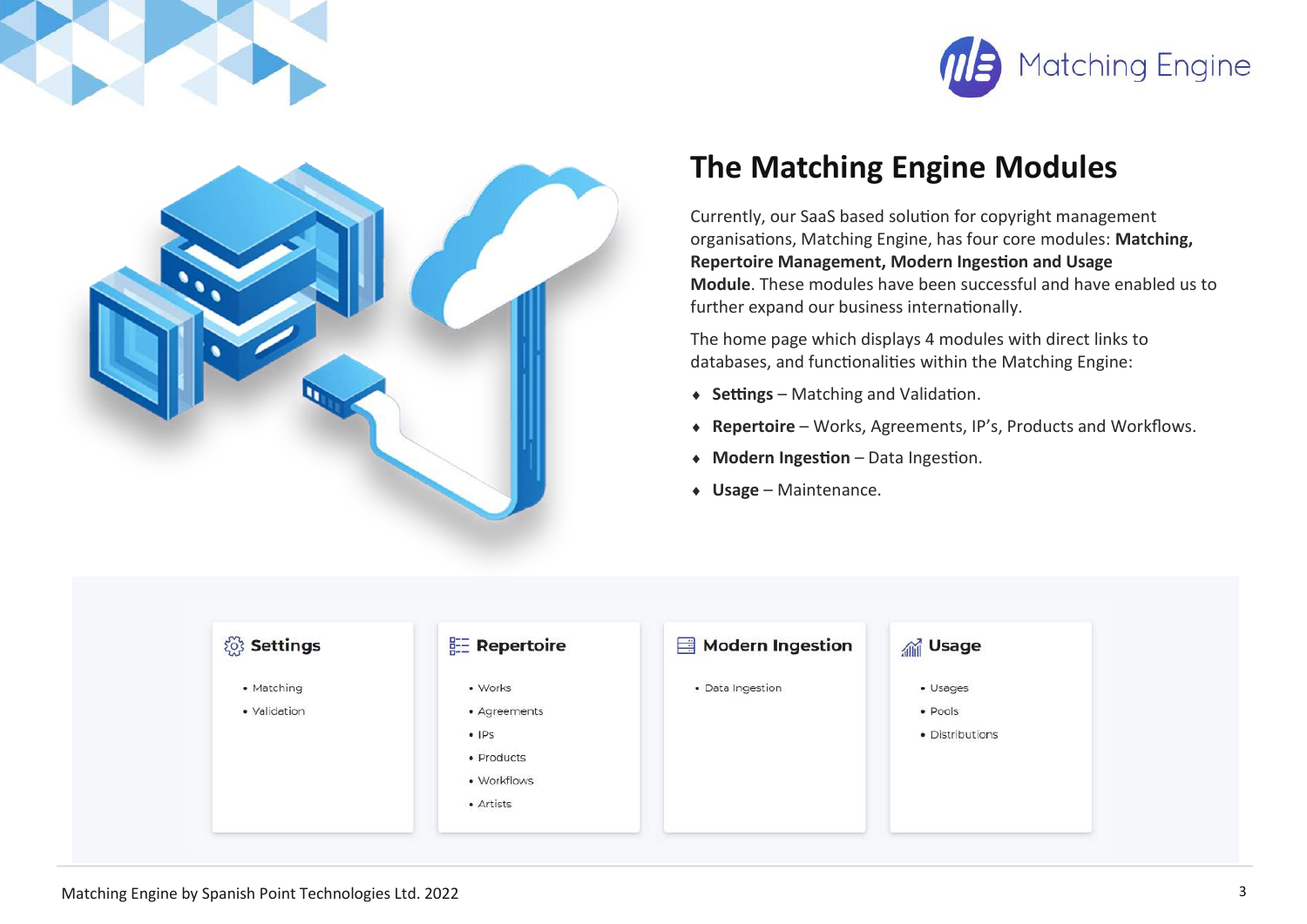



#### Matching Module

The Matching Engine is a system that provides a set of modules for the maintenance of society's repertoires. The Matching and Validation functionalities can be found in the Settings module box.

#### **Benefits and features of the Matching Module**



**Modern Cloud Architecture**



**Installed Near You** 





**Data Ingestion**



**Scaling Multilingual/Multi- Multilingual/Multi-Character Set** 



**Input File Formats** Setup and



**Configuration** 



**Fully Managed Cost-Effective** 

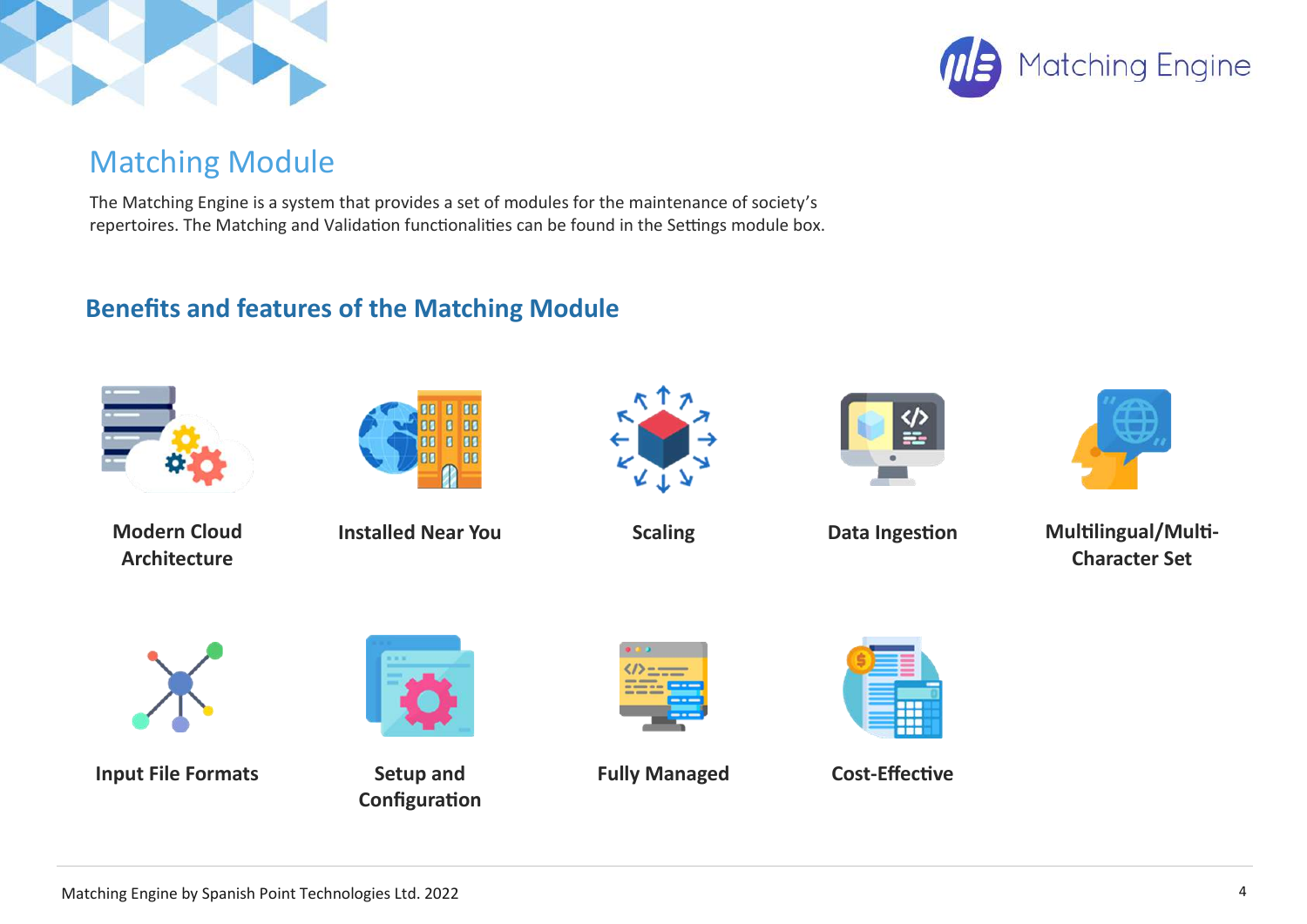



#### Repertoire Module

The Matching Engine is a system that provides a set of modules for the maintenance of society's repertoires. The Repertoire module provides an interface with the following options for Repertoire maintenance:

#### **Benefits and features of the Matching Module**

- ◆ Multi Territory
- Supports Mechanical, Performing Rights and other right types
- $\bullet$  Supports configurable lines of business
- Integrated Version History to track all versions of work information
- Agreement Based Administrator, Sub Publisher, Writer, Arranger etc..
- $\bullet$  Supports complex carve in / carve out scenarios
- Modern Ingestion for Repertoire Extensible for other formats
- $\bullet$  Integrated with core Matching module for repertoire matching and reconciliation
- Configurable workflow
- Data Lakehouse for analyzing repertoire activities and creating subscriptions to updates.
- Extensive Integrations OOTB



#### **OOTB Integrations**

- ◆ CWR Ingestion and Acknowledgements
- WID Ingestion & Submission
- ◆ AVI and AVR Ingestion & Submission
- ◆ CIS-Net Ingestion & Submission
- ISWC Database Integration